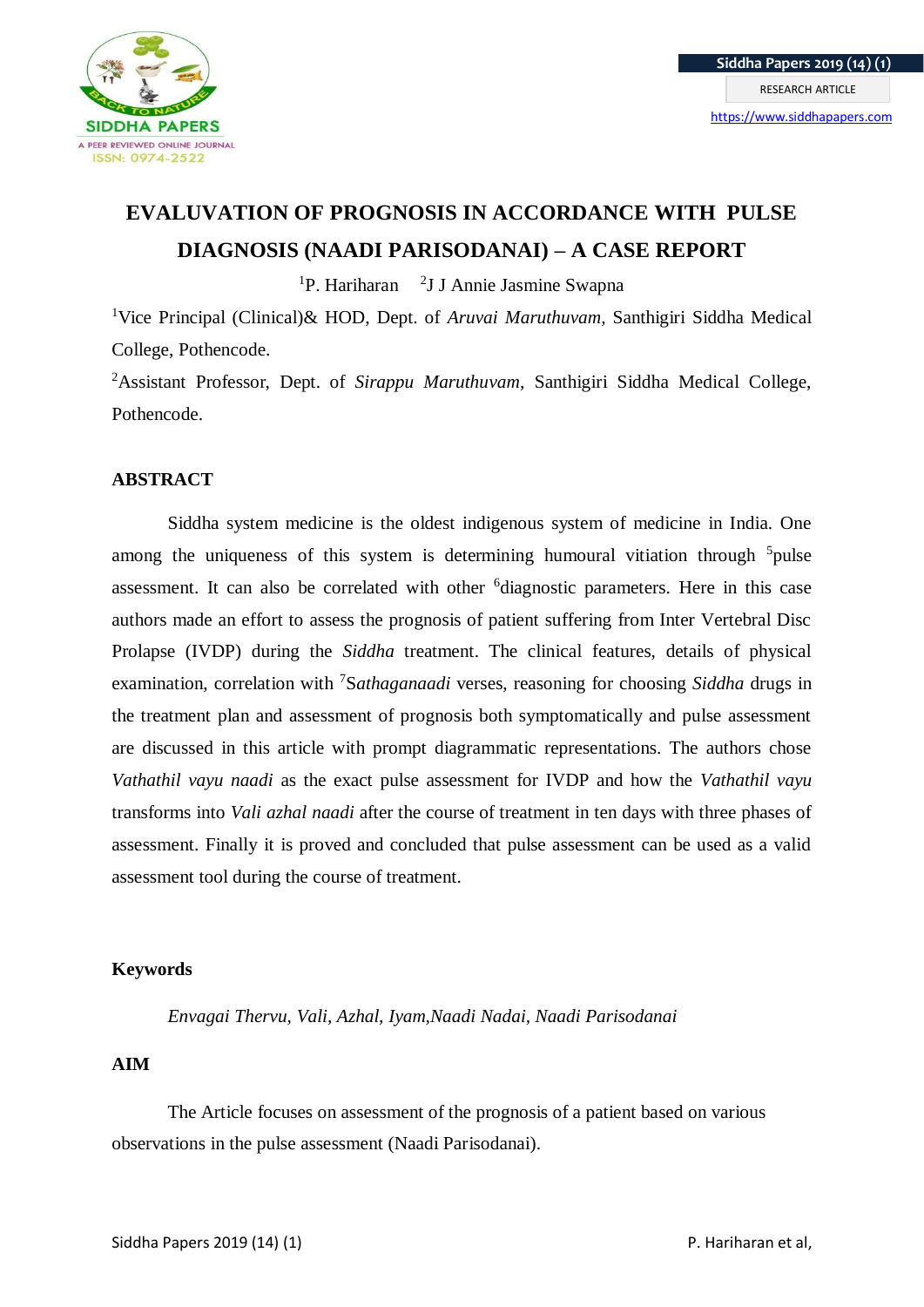## **INTRODUCTION**

<sup>5</sup>*Naadi parisodanai* (pulse examination) is an accurate reflection of the variations in the functional status of <sup>3</sup>*Vali, Azhal* and *Iyam* ( <sup>3</sup>Life forces) in compliance with temperament of the individual. <sup>4</sup>*Naadi* (Pulse) can be used to diagnose current status of humoural (Life forces) vitiations as well as to assess the prognosis of the treatment. With references from *Pathinen Siddhar Naadi sasthiram, Sathaga Naadi , Vallathy Naadi* authors have made an effort to apply *Naadi* as a criteria of prognosis of an Inter Vetebral Disc Prolapse patient during his treatment period in the in-patient ward of Santhigiri Siddha Medical College & Hospital, Pothencode, Trivandrum.

The uniqueness of Naadi in this patient is currently assessed as 5,7*Vathathil vayu Naadi (kind of pulse)* is that this condition is usually misinterpreted among the practitioners in relevance to the various meanings of <sup>6</sup>*Vayu* (Rheumatism). The authors wish to bring out the exact meaning or proper understanding of the terminology *'Vayu'* with reference to this particular *Naadinadai (Status of pulse)*. This condition is very commonly seen among the middle aged patients due to life style modifications.

As per Siddha Philosophical concepts the <sup>4</sup>three humours (<sup>4</sup>*Uyir thathus*- collective term) are responsible for the functional status of human body. They are <sup>3</sup>*Vali (Generative force), <sup>3</sup>Azhal (Operating force)* and <sup>3</sup> *Iyyam (Destructive force).* When they function in the equilibrium of 1:1/2:1/4 respectively is called healthy status. Any vitiation in this equilibrium leads to the onset of a disease.

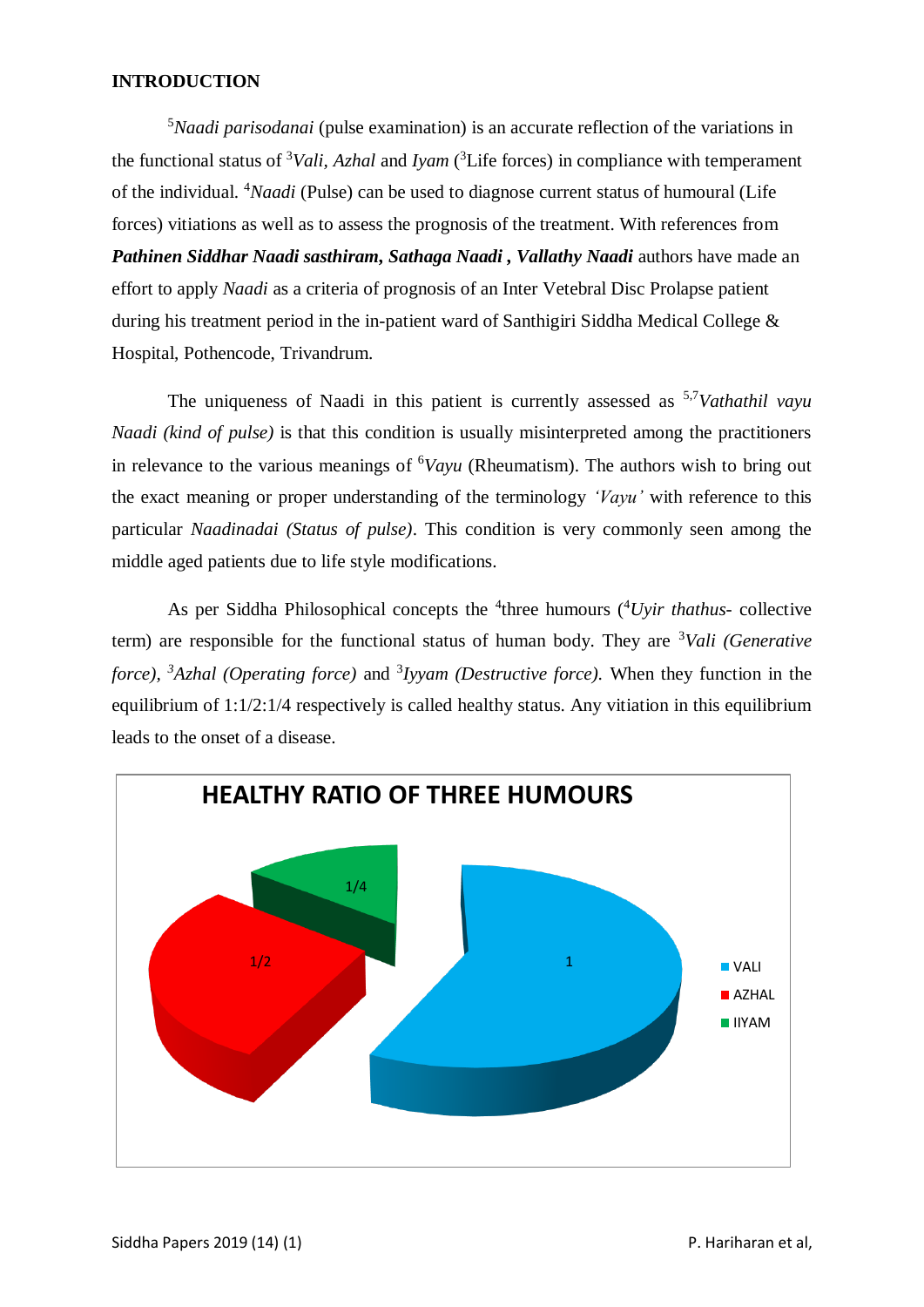## **PATIENT DETAILS**

The patient is 53 years old male admitted to the in-patient ward of Santhigiri Siddha Medical College & Hospital, Pothencode, Trivandrum with the complaints of low backache which had a prolonged history and aggravation of pain during coughing and sneezing. Pain also aggravates on walking, standing for even a short duration (<10 minutes). He was a driver by profession for the past 23 years and straining on the seats by bearing the pain for long duration is usual phenomenon.

## **PHASE I –ASSESSMENT AND TREATMENT PLAN**

After thorough examination and history taking, he was diagnosed as a patient of IVDP (Intervertebral Disc Prolapse) at L4 and L5, due to a positive Straight Leg Raising test (SLR) on right leg. Pain increases within 40 degrees of raising the leg is indicative of IVDP. Patient was also examined as per the <sup>10</sup>Revised Oswestry Functional Disability Index and his score was 70%.

On the first day, his pulse on both forearm indicated *Vathathil vayu*. It means the *Azhal* is decreased than the normal and *Kapham* is increased than the normal limit but *Vali* is not perceivable. With reference to the *Sathaga Nadi*, with which patient had symptoms such as pain, restricted Range of Movements (RoM), disturbed sleep, frustration etc as the <sup>5</sup>song implies

## **"***Adarkindra vathathil vayuvathu vandhu*......

- *Thimir viyathi*(Numbness)
- *Narambu vali*(Pain along the nerve route)
- *Narambilezhuppu* (Restriction of movements)
- *Paranthu kuthum*(Radiating pain)
- *Iiyamthonthikum*(Increase of Iyyam)

After one day of assessment and observation, patient was given internal medicines in order to increase *Vali.* So, the patient exhibited the same *naadi nadai* (status of pulse) i.e *Vathathil Vaayu* as before treatment.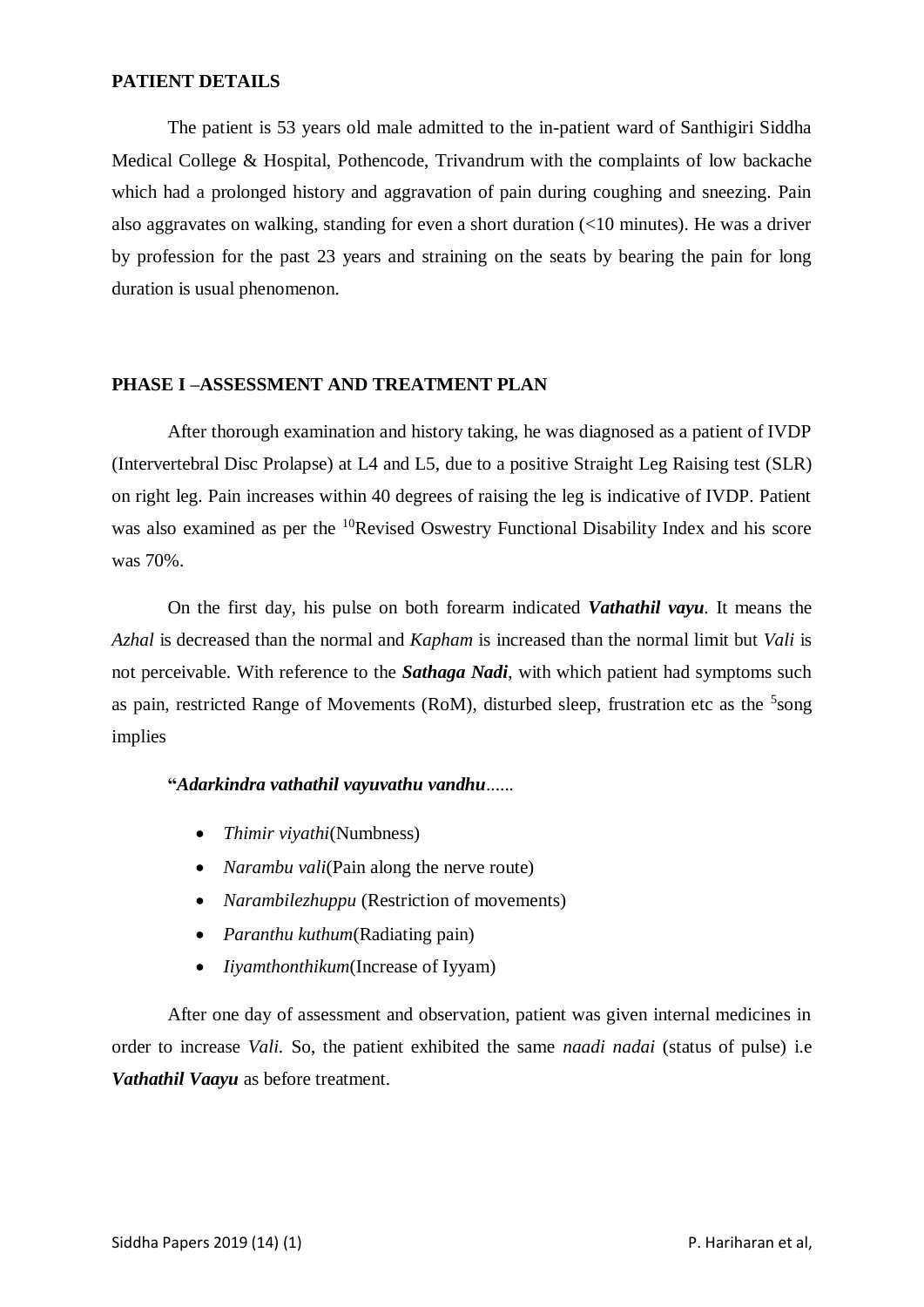He was prescribed the following treatment.

- 1. Amukkara Chooranam- 2gms Parangipattai pathangam- 50 mg Annabedhi chenduram - 200mg | Twice a day after meals with milk
- 2. Poorna chandrodayam pills 1 once a day with honey (After dinner)
- 3. Idivallathy Mezhugu 1gm once a day (After lunch)
- 4. Agasthiyar thylam local spinal massage
- 5. Vathakesari thylam Full body massage and vedhu

In this prescription <sup>1</sup>Amukkara Chooranam and <sup>1</sup>Poorna chandrodayam will act as <sup>8,9</sup>Tonics. They will enhance the function of *Vali* where as <sup>1</sup>Annabedhi chenduram will stabilize the function of *Azhal* therefore digestive function will be maintained under normal condition. <sup>1</sup>Parangipattai Pathangam and <sup>1</sup>Idivallathy Mezhugu will act against the predominance of 8,9*Kapham* and will neutralize the humoural vitiations potentially. Hence pain and stiffness of joints will be relieved. External applications of <sup>13</sup>Agasthiyar thylam and <sup>1</sup>Vathakesari thylam will also increase the functional status of *Vali* in combination with fomentation on the affected parts.



The medicines aimed at reducing pain, promoting sleep, eliminating depression and to restore the quality of life. *Naadi* continued as *Vathathil vaayu* for 3 days. There is meager improvement in the condition of the patient. His score as per Revised ODI is 64%.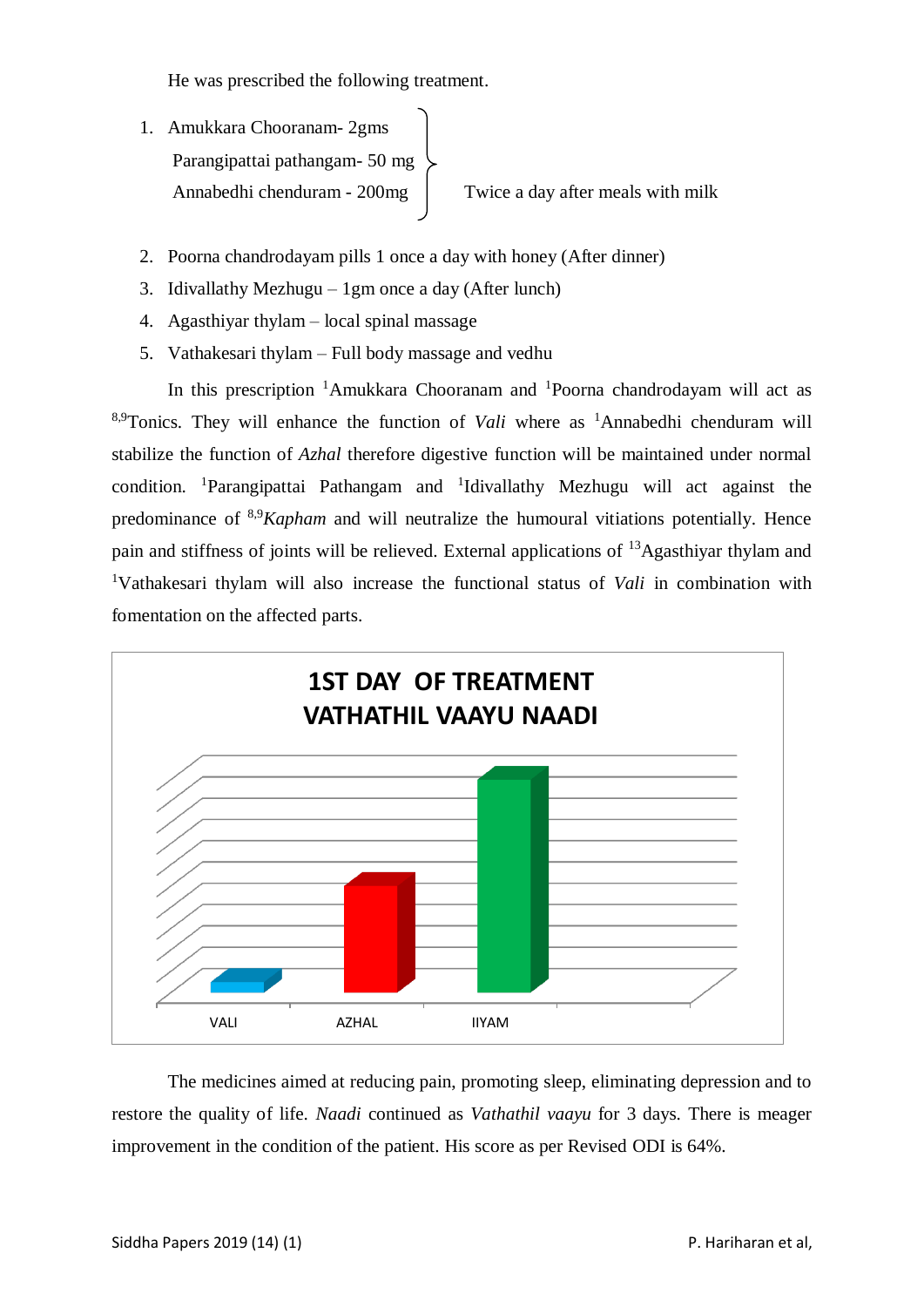## **PHASE II – COURSE OF TREATMENT**

On the 4th day of treatment, patient's *naadi* was assessed to be *Azhal* increase and *Iyyam* as the same, indicating *<sup>5</sup>Azhal iyya thontha naadi* in which he exhibited mild itching and pain in neck region and reduction of pain in low back region. *Sathaga naadi* explains it as

## *<sup>5</sup>"Panbana pithathil sethuma naadi***…**

- *Rathavippuruthi*(Stasis of blood flow)
- *Rathaveekam*(Rashes on the upper back region)
- *Pidariyil vali*(Neck pain)



On  $4<sup>th</sup>$  day onwards the External therapy alone was modified with <sup>1</sup>Vishamushti Thylam and it was continued to three more days. In association with this, preliminary exercises to improve the Range of Movements in various joints were taught. Thereafter  $12Y$ ogasanas such as Bavanmudrasana, Bujangasana, Vitilasana and Shavasana was taught to practice regularly. These are very simple and <sup>12</sup> static type of Asanas. They are <sup>12</sup> highly beneficial to regulate the flow of Pranan (Life force) through the channels (Dasan*aadi*). This regulated flow of *Pranan* is very helpful to achieve fast recovery from pain and restricted movements.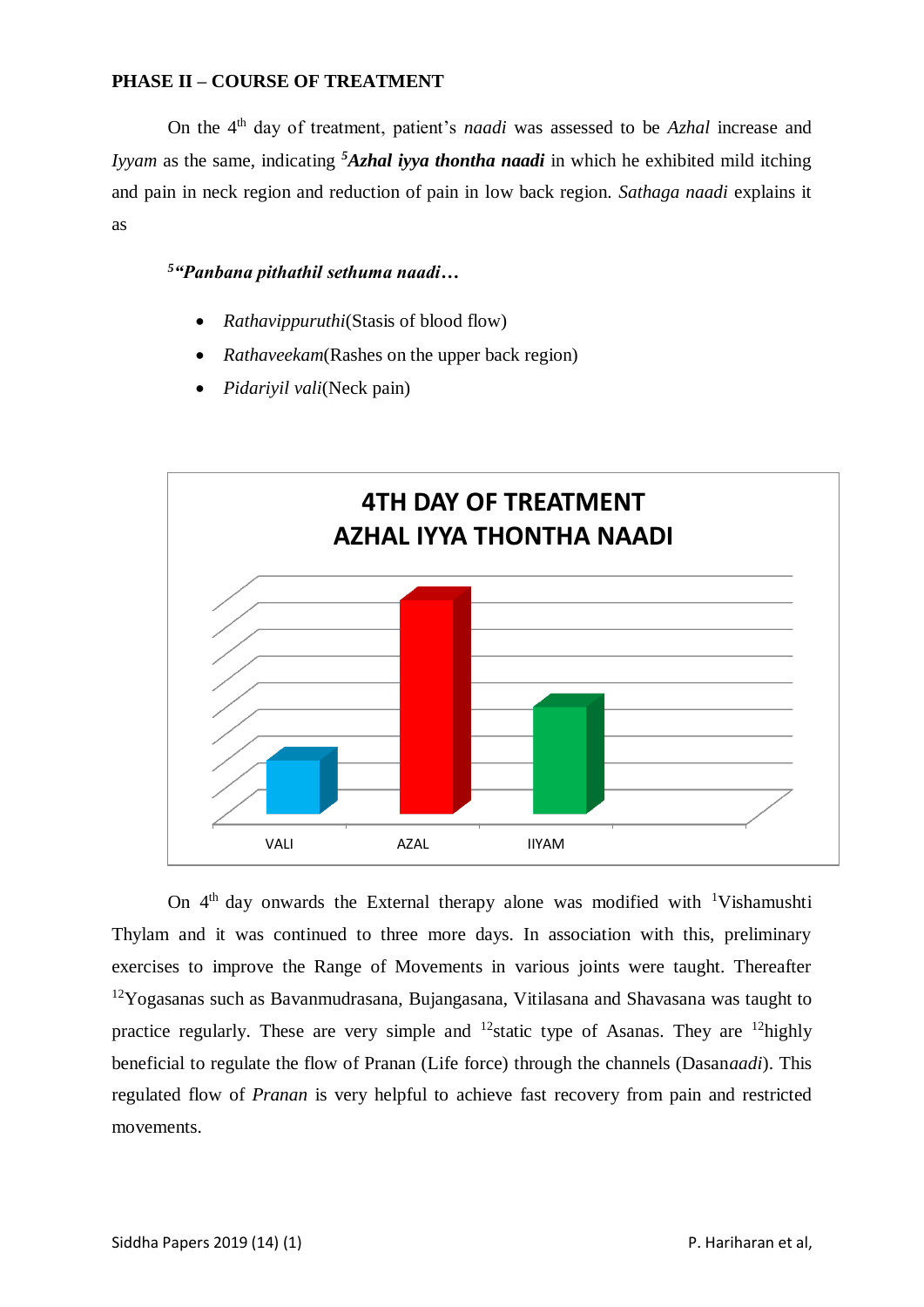Vishamushti Thylam is an <sup>8</sup>tonic which will strengthen the spinal muscles effectively. The yogasanas will also regulate the flow of *Vali* (Pranan) through the channels effectively. Hence they are also recommended.

After 6 days of treatment, patient was <sup>11</sup>assessed with Revised ODI score and presented with well appreciated pain reduction and improvement in range of movements of the spine. The itching in neck region with rashes subsided completely and patient had no pain in low back even on a good duration of walk. His score as per  ${}^{10}$ Revised ODI is 36%.

From 4<sup>th</sup> to the 7<sup>th</sup> day *naadi* was assessed to be gradual progressing of *Vali.* On 7<sup>th</sup> day it appears to be *Azhalvali*.

On the  $7<sup>th</sup>$  day of treatment, the prescription is little modified as Idivallathy Mezhugu was stopped and Poornachandrodayam tablet was made twice a day after meals. It was also recommended to take full body massage with Vishamushti thylam and *Navaraikizhi* (Cooked Red rice packed in a cloth and soaking it in moderate hot milk) as external application in order to strengthen paraspinal muscles. Yogasanas were practiced as mentioned earlier. This treatment was continued for three days.



#### **PHASE III- ASSESSEMENT AFTER TREATMENT AND FOLLOW UP**

After 10 days of treatment the patient was completely recovered from back ache, had good sleep and was able to interact in a positive manner. He was examined as per the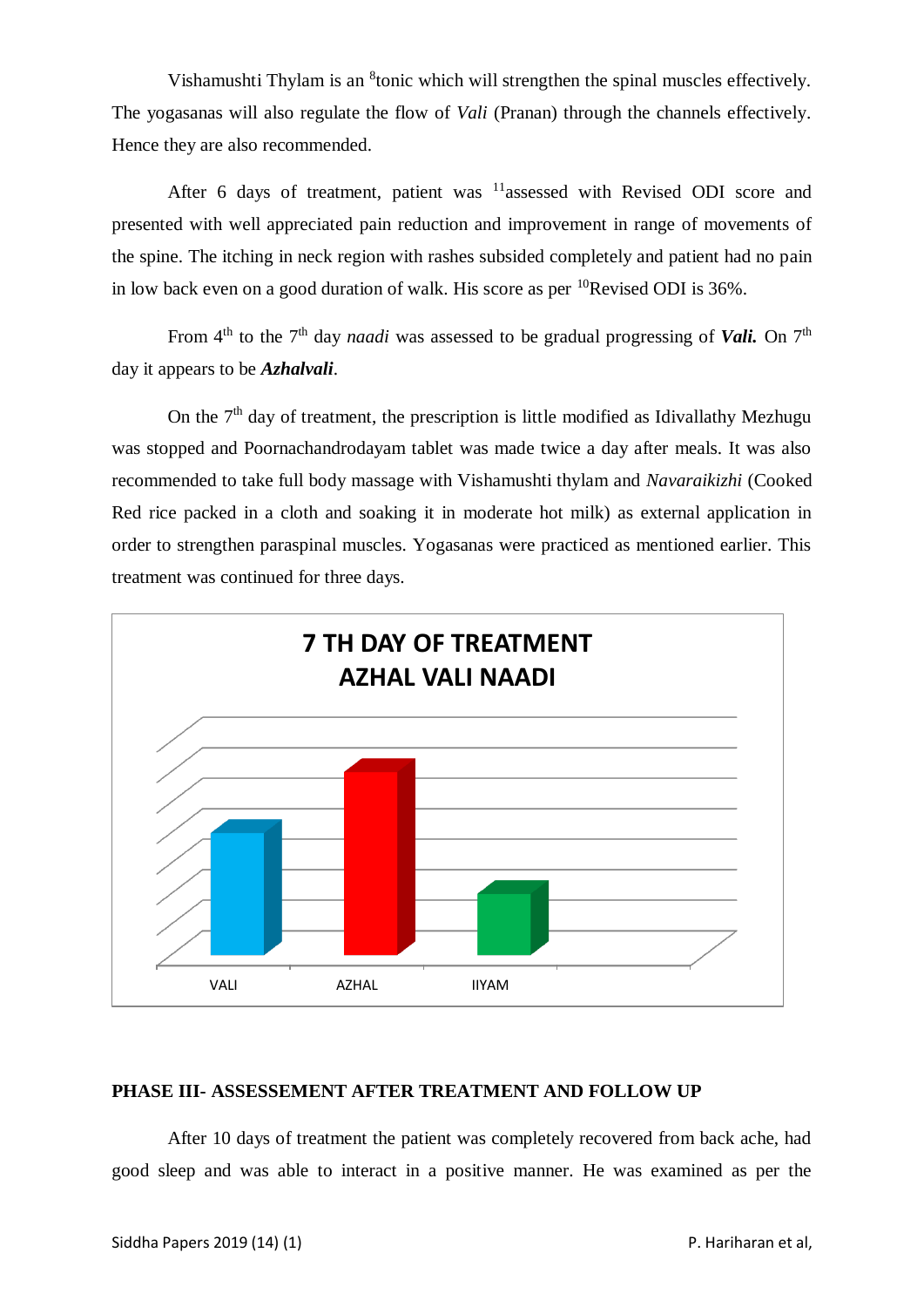guidelines of Revised ODI and the score is 14%. The *naadi* was assessed to be *Vali Azhal* and the patient was discharged and advised to make review after 15 days.

Medicines advised on discharge:

```
1.Amukkara Chooranam- 2gms
 Annabedhi Chenduram – 200mg
Silasathu Parpam - 200mg-<br>Twice a day after meals with milk
```
2..Vishamushti thylam - external application

All the above  $8.9$  medicines are tonics. In combination with milk they will induce sleep also. They will also increase the stamina of the patient. In order to sustain the equilibrium of three humours, Annabedhi Chenduram and <sup>1</sup>Silasathu Parpam are incorporated to stabilize digestion and absorption (to stabilize Azhal). Vishamushti thylam as a tonic, tones up the skeletal muscles.



## **DISCUSSION**

The authors have taken effort to establish the changes in the pulse correlating with prognosis of the patient's symptoms and pulse assessment as mentioned in **<sup>7</sup>***Sathaga Naadi,*  which revealed that,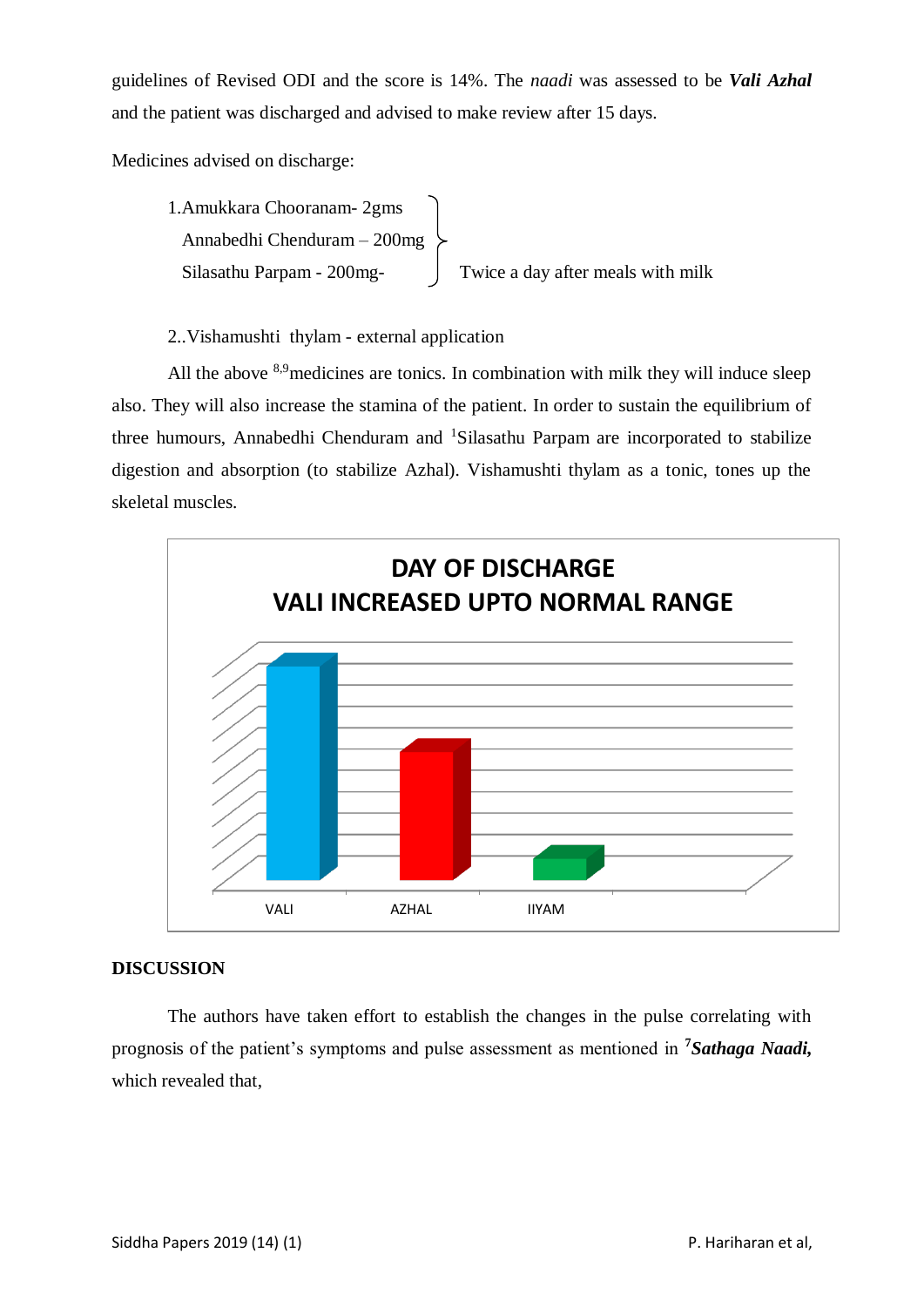| <b>Stage</b>       | Day of Treatment | Naadi nadai         | <b>Clnical features</b>          |
|--------------------|------------------|---------------------|----------------------------------|
|                    |                  | (pulse assessment)  |                                  |
| PHASE-I            | $\overline{1}$   | Vathathil vaayu     | Increased Back Ache,             |
| (Before treatment) |                  |                     | Restricted movements,            |
|                    |                  |                     | Pain along nerve route,          |
|                    |                  |                     | $SLR + ve$ , right leg           |
|                    | $\overline{A}$   | Azhal iyya thontham | Itching, rashes and pain in neck |
| PHASE-II           |                  |                     | region                           |
| (Mid of treatment) | $\overline{7}$   | Azhal vali          | Itching and rashes disappeared,  |
|                    |                  |                     | considerable reduction of pain.  |
|                    | 10               | Vali azhal          | Well<br>appreciated reduction in |
| PHASE-III          |                  |                     | pain.                            |
|                    |                  |                     | No pain in low back even on      |
| (After treatment)  |                  |                     | walking or standing.             |
|                    |                  |                     | SLR test negative.               |
|                    |                  |                     |                                  |

## **CONCLUSION**

As *Thirumoolar* says "

5 *pitham adangidir paesathae poividu….. ethiya vatham ezhumbin marunthu sei…"* 

An *increase in vali naadi* is considered as a **good prognosis** and the clinical findings correlated with the same.

Hence, the authors conclude that assessment of Naadi can be a appropriate diagnostic tool in assessing prognosis of the patient in correlation with his clinical features. More over the term Vathathil Vayu means that *Vali naadi* is not palpable. Here Vayu means **'a gap'**. It indicates *sathaga naadi* verses are written in very simple, easily understandable in lay man's standard. No elegant or technical mind is needed to understand. If we apply those strategies in *Sathaganaadi,* may lead to misunderstanding of the ideology of great saints.

## **REFERENCES**

1. Dr. K.N Kuppusamy Mudhaliyar, Dr. K.S Uthamarayan, Siddha Vaidhya Thirattu, published by Directorate of Indian Medicine and Homeopathy, Chennai(2014).